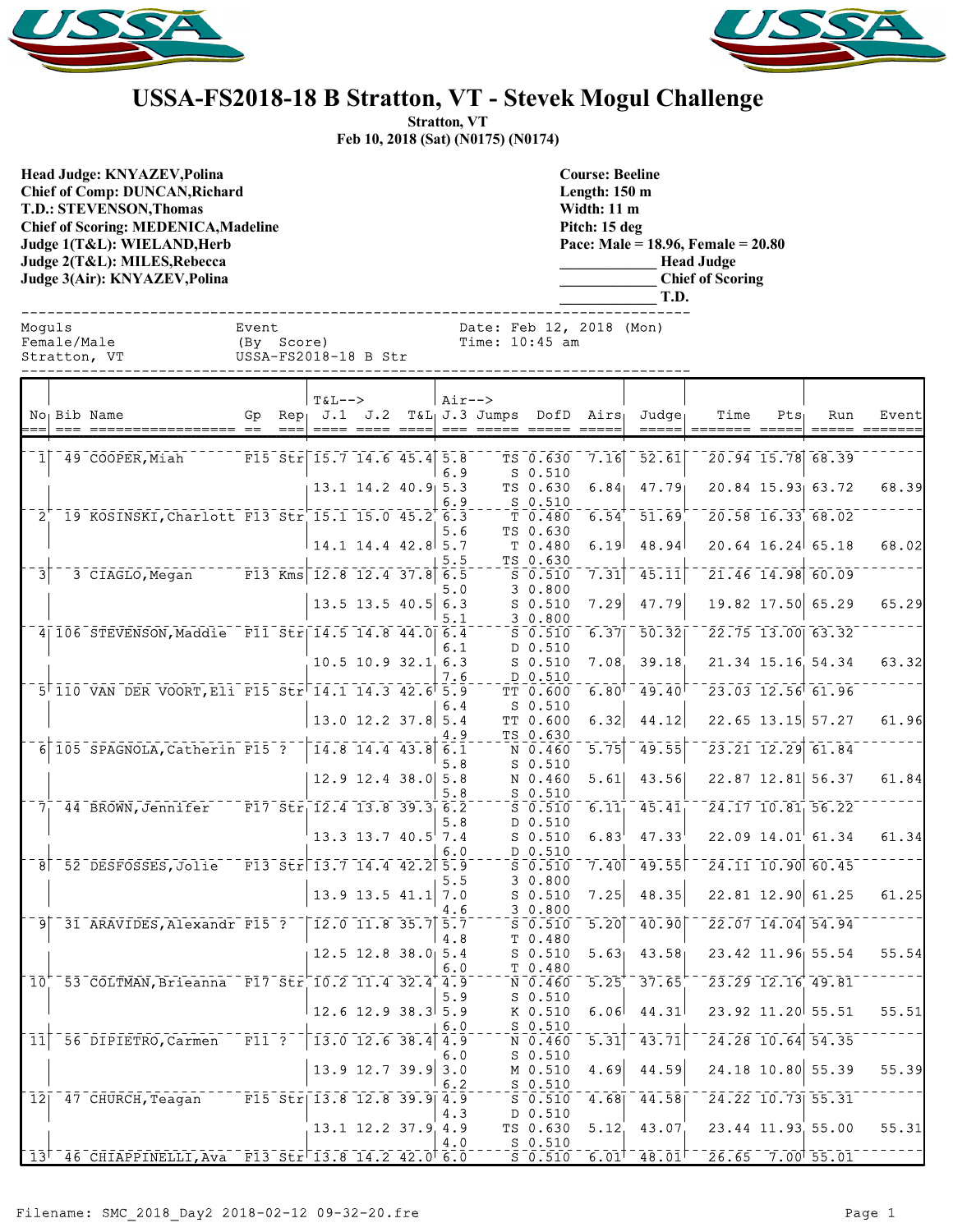|                                |                                                                                        |                                                                                 | $T&L-->$ |                                                          |                  | Air-->         |                                         |                                                                                                  |                   |                          |                                                                                                                                                               |     |                                              |                         |
|--------------------------------|----------------------------------------------------------------------------------------|---------------------------------------------------------------------------------|----------|----------------------------------------------------------|------------------|----------------|-----------------------------------------|--------------------------------------------------------------------------------------------------|-------------------|--------------------------|---------------------------------------------------------------------------------------------------------------------------------------------------------------|-----|----------------------------------------------|-------------------------|
|                                | No Bib Name                                                                            | Gp                                                                              |          |                                                          |                  |                | Rep $J.1$ $J.2$ T&L J.3 Jumps DofD Airs |                                                                                                  |                   | Judge                    | Time                                                                                                                                                          | Pts | Run                                          | Event                   |
|                                |                                                                                        |                                                                                 |          | 12.8 11.6 36.6 5.8                                       |                  | 5.8<br>5.7     |                                         | D 0.510<br>$S$ 0.510<br>D 0.510                                                                  | 5.85              | 42.45                    |                                                                                                                                                               |     | $25.91$ $8.13$ $50.58$                       | 55.01                   |
|                                | 14 76 KRUGER, Alexa F13 Str 8.7 8.8 26.3 4.8                                           |                                                                                 |          |                                                          |                  |                |                                         | $\overline{\mathsf{s}}$ $\overline{\mathsf{0}}$ $\overline{\mathsf{s}}$ $\overline{\mathsf{10}}$ | 5.08              | 31.33                    |                                                                                                                                                               |     | $\sqrt{23.89}$ $\sqrt{11.24}$ $\sqrt{42.57}$ |                         |
|                                |                                                                                        |                                                                                 |          | $12.5$ 11.7 36.3 5.9                                     |                  | 4.2            |                                         | TS 0.630<br>$S_0.510$                                                                            | 5.83              | 42.13                    |                                                                                                                                                               |     | 23.46 11.90 54.03                            | 54.03                   |
|                                | 15 98 PASSARETTA, Manuel F13 Str 12.0 12.6 36.9 5.7                                    |                                                                                 |          |                                                          |                  | 4.5            |                                         | TS 0.630<br>$S$ 0.510                                                                            | $\overline{5.73}$ | 42.63                    |                                                                                                                                                               |     | 24.36 10.52 53.15                            |                         |
|                                |                                                                                        |                                                                                 |          |                                                          |                  | 5.9            |                                         | T 0.480                                                                                          |                   |                          |                                                                                                                                                               |     |                                              |                         |
|                                |                                                                                        |                                                                                 |          | 13.1 12.6 38.5 5.9                                       |                  | 5.0            |                                         | $S_0.510$<br>TS 0.630                                                                            | 6.15              | 44.70                    |                                                                                                                                                               |     | 25.17 9.27 53.97                             | 53.97                   |
|                                | 16 118 VELENCHIK, Arden F15 Str 12.4 13.4 38.7 4.2                                     |                                                                                 |          |                                                          |                  |                |                                         | $T_{0.480}$                                                                                      | 4.61              | 43.31                    |                                                                                                                                                               |     | $25.78$ $8.33$ $51.64$                       |                         |
|                                |                                                                                        |                                                                                 |          | $13.7$ 12.8 39.8 4.1                                     |                  | 5.1<br>4.4     |                                         | $S_0.510$<br>N 0.460<br>$S_0.510$                                                                | 4.12              | 43.87                    |                                                                                                                                                               |     | 24.67 10.04 53.91                            | 53.91                   |
|                                | 17 122 SPAGNOLA, Olivia                                                                | $\bar{r}$ $\bar{r}$ $\bar{r}$ $\bar{r}$ $\bar{r}$ $\bar{r}$ $\bar{r}$ $\bar{r}$ |          | $\begin{bmatrix} 12.8 & 12.5 & 38.0 & 5.7 \end{bmatrix}$ |                  |                |                                         | $S$ 0.510                                                                                        | 5.90              | 43.85                    |                                                                                                                                                               |     | $\sqrt{27.00}$ 6.46 50.31                    |                         |
|                                |                                                                                        |                                                                                 |          | $13.1$ 12.2 37.9 6.3                                     |                  | 5.9            |                                         | D 0.510<br>$S$ 0.510                                                                             | 6.42              | 44.37                    |                                                                                                                                                               |     | $25.55$ 8.69 53.06                           | 53.06                   |
|                                | 18 14 SCHEID, Nora F13 Str 11.2 12.0 34.8 6.1                                          |                                                                                 |          |                                                          |                  | 6.3            |                                         | D 0.510<br>$S$ 0.510                                                                             | $\overline{5.84}$ | 40.64                    |                                                                                                                                                               |     | $\overline{24.59}$ 10.16 50.80               |                         |
|                                |                                                                                        |                                                                                 |          |                                                          |                  | 5.7            |                                         | T 0.480                                                                                          |                   |                          |                                                                                                                                                               |     |                                              |                         |
|                                |                                                                                        |                                                                                 |          | $12.5$ 11.8 36.5 5.3                                     |                  | 4.8            |                                         | $S_0.510$<br>TT 0.600                                                                            | 5.58              | 42.03                    |                                                                                                                                                               |     | 24.51 10.29 52.32                            | 52.32                   |
| $\overline{1}9^{\overline{1}}$ | 2 FLANAGAN, Elodie F13 Kms 12.5 11.6 36.2 5.4                                          |                                                                                 |          |                                                          |                  |                |                                         | T 0.480                                                                                          | 5.44              | 41.59                    |                                                                                                                                                               |     | $25.02 - 9.50$ $51.09$                       |                         |
|                                |                                                                                        |                                                                                 |          | $11.4$ 11.8 34.8 4.9                                     |                  | 5.6            |                                         | $S_0.510$<br>T 0.480                                                                             | 5.30              | 40.10                    |                                                                                                                                                               |     | 23.38 12.03 52.13                            | 52.13                   |
| $\overline{20}$                | 88 ROTHBERG, Eleanor F13 Kms 4.9 4.9 14.7 4.0                                          |                                                                                 |          |                                                          |                  | 5.8            |                                         | $S_0.510$<br>$S$ 0.510                                                                           | 5.19              | 19.89                    |                                                                                                                                                               |     | $26.79 - 6.78$ 26.67                         |                         |
|                                |                                                                                        |                                                                                 |          | $11.9$ 12.3 36.3 5.9                                     |                  | 5.0            |                                         | TS 0.630<br>$S_0.510$                                                                            | 5.58              | 41.88                    | 25.08                                                                                                                                                         |     | $9.41$ 51.29                                 | 51.29                   |
| 21 <sub>1</sub>                | 4 GROGEAN, Sydney                                                                      | $\overline{\texttt{F13}}$ ?                                                     |          | $11.2$ 11.8 34.5 5.6                                     |                  | 4.1            |                                         | TS 0.630<br>$S_0.510$                                                                            | $\overline{5.81}$ | 40.31                    |                                                                                                                                                               |     | $27.75 - 5.30$ 45.61                         |                         |
|                                |                                                                                        |                                                                                 |          |                                                          |                  | 4.7            |                                         | TS 0.630                                                                                         |                   |                          |                                                                                                                                                               |     |                                              |                         |
|                                |                                                                                        |                                                                                 |          | 12.8 12.0 37.2 5.0                                       |                  | 4.3            |                                         | $S_0.510$<br>TS 0.630                                                                            | 5.25              | 42.45                    |                                                                                                                                                               |     | $26.78$ $6.80$ 49.25                         | 49.25                   |
|                                | 22 75 KRINEY, Alexa F13 Str 9.9 10.9 31.2 6.2                                          |                                                                                 |          |                                                          |                  | 4.9            |                                         | $S_0.510$<br>T <sub>0.480</sub>                                                                  | 5.51              | 36.71                    |                                                                                                                                                               |     | 23.69 11.55 48.26                            |                         |
|                                |                                                                                        |                                                                                 |          | $11.1$ 10.9 33.0 5.4                                     |                  |                |                                         | $S_0.510$                                                                                        | 5.43              | 38.43                    | 25.12                                                                                                                                                         |     | $9.35$ 47.78                                 | 48.26                   |
|                                | $23$ <sup>-45</sup> CAMPORIN, Lucia                                                    |                                                                                 |          | $\sqrt{13.5t}$ r $\sqrt{10.8}$ 10.7 32.3 6.0             |                  | 5.6            |                                         | T 0.480<br>$S_0.510$                                                                             | 6.06              | 38.31                    |                                                                                                                                                               |     | $25.04 - 9.47$ 47.78                         |                         |
|                                |                                                                                        |                                                                                 | 8.9      |                                                          | $9.3$ $27.3$ 6.0 | 5.9            |                                         | D 0.510<br>$S$ 0.510                                                                             | 6.06              | 33.36                    | 24.75                                                                                                                                                         |     | $9.92$ 43.28                                 | 47.78                   |
|                                | 24 58 GILLIAM, Piper                                                                   |                                                                                 |          | $-$ F15 Str 12.3 11.9 36.3 4.0                           |                  | 5.9            |                                         | D 0.510                                                                                          | 4.11              | 40.41                    |                                                                                                                                                               |     | $27.69$ 5.40 45.81                           |                         |
|                                |                                                                                        |                                                                                 |          |                                                          |                  | 4.3            |                                         | T 0.480<br>$S$ 0.510                                                                             |                   |                          |                                                                                                                                                               |     |                                              |                         |
|                                |                                                                                        |                                                                                 |          | $\perp$ 11.8 11.5 35.0 3.8                               |                  | 5.1            |                                         | T <sub>0.480</sub><br>$S_0.510$                                                                  |                   | $4.42$ 39.37             |                                                                                                                                                               |     | $26.74$ 6.86 46.23                           | 46.23                   |
|                                | $25$ <sup>-84-</sup> PISCITELLI, Annie F15-Str <sup>-9.3</sup> 10.029.0 <sup>2</sup> . |                                                                                 |          |                                                          |                  |                |                                         |                                                                                                  |                   |                          | $-5.6510 - 4.31$ $-33.26$ $-27.65 - 5.46$ 38.72                                                                                                               |     |                                              |                         |
|                                |                                                                                        |                                                                                 |          | $10.7$ 11.4 33.2 4.8                                     |                  | 4.3            |                                         | N 0.460                                                                                          | N 0.460 4.64      |                          | $37.79$ 28.47 4.20 41.99 41.99                                                                                                                                |     |                                              |                         |
|                                | 26 108 THOMS, Lily F13 Str 11.2 10.6 32.7 6.6                                          |                                                                                 |          |                                                          |                  | 4.8            |                                         | $S_0.510$                                                                                        |                   |                          | $5.70 - 3.70 - 38.40 - 29.32 - 2.89 - 41.29$                                                                                                                  |     |                                              |                         |
|                                |                                                                                        |                                                                                 |          |                                                          |                  | 4.6            |                                         | K 0.510                                                                                          |                   |                          |                                                                                                                                                               |     | $32.45$ 16.01                                | 41.29                   |
|                                |                                                                                        |                                                                                 |          | 4.8 3.5 $12.5$ 6.2                                       |                  | $\overline{5}$ |                                         | 30.800                                                                                           |                   | $S$ 0.510 3.56 16.01     |                                                                                                                                                               |     |                                              |                         |
|                                | $27^{+78}$ MEEHAN, Ava F15 Str <sup>-</sup> 8.5 8.2 25.0 <sup>+</sup> 4.6              |                                                                                 |          |                                                          |                  | 4.5            |                                         | $S_0.510$                                                                                        |                   |                          | $\overline{N}$ 0.460 4.40 <sup>+</sup> 29.45 <sup>+ -</sup> 27.98 4.95 <sup>+</sup> 34.40                                                                     |     |                                              |                         |
|                                |                                                                                        |                                                                                 |          | $ 10.2\;10.9\;31.7 \;5.0$                                |                  |                |                                         | N 0.460                                                                                          |                   | $4.59$ 36.24             |                                                                                                                                                               |     | $28.05$ 4.84 41.08                           | 41.08                   |
|                                |                                                                                        |                                                                                 |          |                                                          |                  | 4.5            |                                         | $S$ $0.510$                                                                                      |                   | $-5.510 - 5.30$ $-12.35$ |                                                                                                                                                               |     | $\sqrt{29.40}$ $\sqrt{2.76}$ $\sqrt{15.11}$  |                         |
|                                |                                                                                        |                                                                                 |          | $10.1$ 9.6 29.5 4.9                                      |                  | 5.4            |                                         | D 0.510                                                                                          |                   |                          | $S$ 0.510 4.78 34.33 27.86 5.13 39.46                                                                                                                         |     |                                              | 39.46                   |
|                                | $29^{\degree}$ 29 SCOTT, Josie $\overline{F13}$ Str $\overline{11.5}$ 11.0 33.8 4.6    |                                                                                 |          |                                                          |                  | 4.5            |                                         | $D_0.510$                                                                                        |                   |                          | $N$ 0.460 4.07 37.82 33.35                                                                                                                                    |     |                                              |                         |
|                                |                                                                                        |                                                                                 |          | $9.2$ 10.7 29.8 4.0                                      |                  | 4.1            |                                         | T 0.480                                                                                          |                   | $S$ 0.510 3.76 33.61     |                                                                                                                                                               |     |                                              | $33.16$ $33.61$ $37.82$ |
|                                |                                                                                        |                                                                                 |          |                                                          |                  | 3.6            |                                         | T <sub>0.480</sub>                                                                               |                   |                          |                                                                                                                                                               |     |                                              |                         |
|                                | 30 <sup>-12</sup> KELLEHER, Maeve F13 Will 8.8 9.0 26.7 5.9                            |                                                                                 |          |                                                          |                  | 1.5.7          |                                         | $S_0.510$                                                                                        |                   |                          | $\overline{N}$ $\overline{0.460}$ $\overline{5.61}$ $\overline{32.31}$ $\overline{1}$ $\overline{28.25}$ $\overline{4.53}$ $\overline{36.84}$ $\overline{25}$ |     |                                              |                         |
|                                |                                                                                        |                                                                                 |          | $7.7$ 8.2 23.8 5.2                                       |                  |                |                                         |                                                                                                  |                   |                          | N 0.460 5.24 29.09 27.35 5.92 35.01 36.84                                                                                                                     |     |                                              |                         |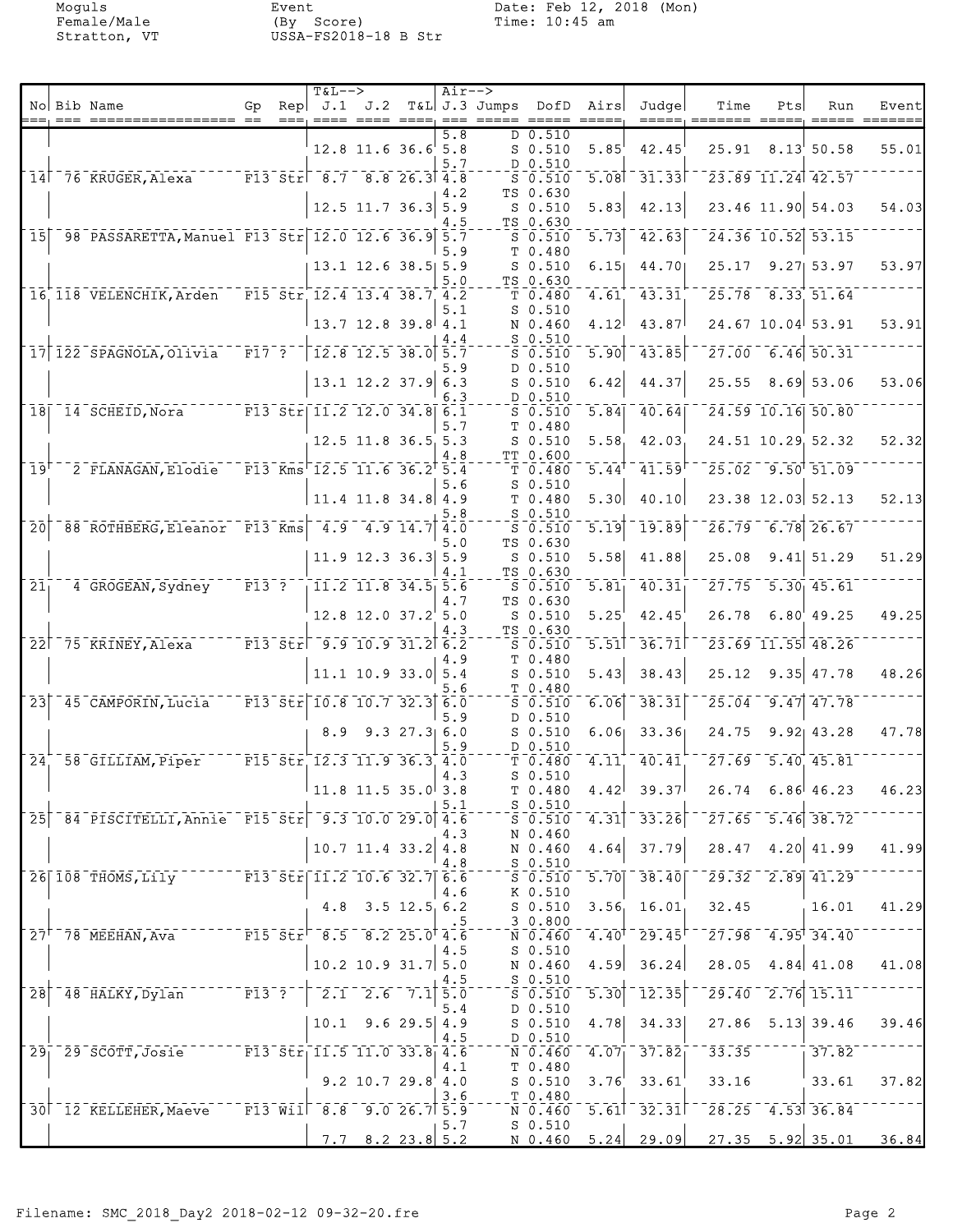|                 |                                                                                                                                      |                  |                                                                       | $T&L-->$                                                                      |                            |                       | $Air-->$   |                 |                                                                                               |                                                                                     |                                                       |                                                                               |      |                                                           |       |
|-----------------|--------------------------------------------------------------------------------------------------------------------------------------|------------------|-----------------------------------------------------------------------|-------------------------------------------------------------------------------|----------------------------|-----------------------|------------|-----------------|-----------------------------------------------------------------------------------------------|-------------------------------------------------------------------------------------|-------------------------------------------------------|-------------------------------------------------------------------------------|------|-----------------------------------------------------------|-------|
|                 | No Bib Name                                                                                                                          | Gp.              | $==$                                                                  | $\text{Rep} \mid J.1$                                                         | J.2<br>$=$ === ==== ====   |                       | $== =$     | $T&L$ J.3 Jumps | DofD                                                                                          | Airs<br>$\qquad \qquad \doteq\qquad \qquad \doteq\qquad \qquad \doteq\qquad \qquad$ | Judge                                                 | Time<br>=====, ======= =====                                                  | Pts  | Run<br>$\qquad \qquad \equiv \equiv \equiv \equiv \equiv$ | Event |
|                 | $31+$ $85$ $PLATT$ , $Nia$                                                                                                           |                  | $F13$ $Str'$                                                          |                                                                               | $-9.9$ $10.2$ $30.2$ $4.8$ |                       | 5.6        |                 | $S_0.510$<br>N 0.460                                                                          | 4.64                                                                                | 34.79                                                 |                                                                               |      | $30.41$ $1.21$ $36.00$                                    |       |
|                 |                                                                                                                                      |                  |                                                                       | 8.2                                                                           |                            | $9.9 27.2$ 4.0        | 4.8        |                 | $S$ 0.510<br>N 0.460                                                                          | 4.33                                                                                | 31.48                                                 | 31.59                                                                         |      | 31.48                                                     | 36.00 |
| $\overline{32}$ | 7 KIRK, Keira                                                                                                                        |                  | $\bar{r}$ $\bar{r}$ $\bar{3}$ $\bar{w}$ $\bar{1}$ $\bar{1}$ $\bar{1}$ | $\overline{5.8}$                                                              |                            | $6.6$ 18.6            | 4.9<br>5.7 |                 | $S$ 0.510<br>$S$ 0.510                                                                        | 4.86                                                                                | 23.46                                                 | 31.43                                                                         |      | 23.46                                                     |       |
|                 |                                                                                                                                      |                  |                                                                       | 8.7                                                                           |                            | $9.026.5$ 4.8         | 4.1        |                 | T 0.480<br>N 0.460                                                                            | 4.80                                                                                | 31.35                                                 | 29.46                                                                         | 2.67 | 34.02                                                     | 34.02 |
|                 | 33 BARKAN, Lila                                                                                                                      |                  |                                                                       | $- -  \text{F11} - \text{SET} - \text{I0.3}$                                  |                            | $9.2$ 29.3            | 5.1<br>4.2 |                 | $S$ 0.510<br>N 0.460                                                                          | 4.17                                                                                | 33.42                                                 | 32.93                                                                         |      | 33.42                                                     |       |
|                 |                                                                                                                                      |                  |                                                                       | 10.1                                                                          |                            | 8.8 28.3 2.0          | 4.4        |                 | $S$ 0.510<br>N 0.460                                                                          | 3.06                                                                                | 31.41                                                 | 33.02                                                                         |      | 31.41                                                     | 33.42 |
|                 | 34 <sup>-</sup> 93 KRUGER, Eden                                                                                                      |                  |                                                                       | $\overline{\texttt{F09}}$ $\overline{\texttt{Str}}$ $\overline{\texttt{9.5}}$ |                            | 9.728.8               | 4.2        |                 | $S_0.510$                                                                                     | $4.40$ <sup>T</sup>                                                                 | 33.20                                                 | 31.66                                                                         |      | 33.20                                                     |       |
|                 |                                                                                                                                      |                  |                                                                       |                                                                               |                            |                       | 4.2<br>4.7 |                 | T 0.480<br>$S$ 0.510                                                                          |                                                                                     |                                                       |                                                                               |      |                                                           |       |
|                 |                                                                                                                                      |                  |                                                                       | 8.0                                                                           |                            | 9.726.5               | 3.8<br>3.9 |                 | $S$ 0.510<br>T 0.480                                                                          | 3.80                                                                                | 30.35                                                 | 32.89                                                                         |      | 30.35                                                     | 33.20 |
| $\overline{35}$ | 57 FREEBURN, Katelyn F13 Str 8.8                                                                                                     |                  |                                                                       |                                                                               |                            | $\overline{9.1}$ 26.8 | 4.0<br>4.0 |                 | N 0.460<br>$S$ 0.510                                                                          | 3.88                                                                                | 30.73                                                 | 31.25                                                                         |      | 30.73                                                     |       |
|                 |                                                                                                                                      |                  |                                                                       | 7.7                                                                           |                            | $7.5$ 22.8 1.4        | . 9        |                 | N 0.460<br>T 0.480                                                                            | 1.07                                                                                | 23.87                                                 | 33.12                                                                         |      | 23.87                                                     | 30.73 |
| $36^{-}$        | 97 PALEY, Leah                                                                                                                       | $\overline{r11}$ |                                                                       | $\bar{7}.\bar{3}$                                                             |                            | $7.1$ 21.6 1.1        | 1.8        |                 | $S$ 0.510<br>N 0.460                                                                          | 1.38                                                                                | 22.98                                                 | 35.36                                                                         |      | 22.98                                                     |       |
|                 |                                                                                                                                      |                  |                                                                       | 10.1                                                                          |                            | 9.028.7               | 1.5<br>1.8 |                 | N 0.460<br>$S$ 0.510                                                                          | 1.60                                                                                | 30.25                                                 | 34.23                                                                         |      | 30.25                                                     | 30.25 |
|                 | 37 86 RILEY, Samantha                                                                                                                |                  |                                                                       | $\overline{F11}$ $\overline{Str}$ $\overline{5.3}$                            |                            | $5.7$ 16.5 4.0        | 4.O        |                 | $S$ 0.510<br>N 0.460                                                                          | 3.88                                                                                | 20.38                                                 | 37.43                                                                         |      | 20.38                                                     |       |
|                 |                                                                                                                                      |                  |                                                                       | 8.1                                                                           |                            | 9.025.7               | 4.0<br>3.7 |                 | $S$ 0.510<br>N 0.460                                                                          | 3.74                                                                                | 29.39                                                 | 37.39                                                                         |      | 29.39                                                     | 29.39 |
|                 | 38 72 MANGANELLO, Charlo F11 Str 4.0                                                                                                 |                  |                                                                       |                                                                               |                            | $3.5$ $11.3$          | 3.6        |                 | N 0.460<br>$S$ 0.510                                                                          | 3.18                                                                                | 14.43                                                 |                                                                               |      | $\overline{23.28}$ 12.18 26.61                            |       |
|                 |                                                                                                                                      |                  |                                                                       | 8.2                                                                           |                            | $6.8$ 22.5 3.6        | 3.0        |                 | N 0.460                                                                                       | 3.69                                                                                | 26.19                                                 | 29.66                                                                         |      | $2.36$ 28.55                                              | 28.55 |
|                 | 39 74 KESH HEIL, Layla                                                                                                               | F115             |                                                                       | $\overline{1.5}$                                                              |                            | $0.1 \quad 2.4$ 3.6   | 4.0        |                 | $S$ 0.510<br>$S_0.510$                                                                        | 3.79                                                                                | 6.19                                                  | 33.67                                                                         |      | 6.19                                                      |       |
|                 |                                                                                                                                      |                  |                                                                       | 7.3                                                                           |                            | $6.4$ 20.5 $4.0$      | 4.1        |                 | T <sub>0.480</sub><br>N 0.460                                                                 | 3.67                                                                                | 24.22                                                 | 35.40                                                                         |      | 24.22                                                     | 24.22 |
| $\overline{40}$ | $63$ GLASER, Emma                                                                                                                    |                  | $\bar{F}07$ $\bar{S}t\bar{r}$                                         | $\bar{7.0}$                                                                   |                            | 6.520.3               | 3.6<br>3.3 |                 | M 0.510<br>N 0.460                                                                            | 3.29                                                                                | 23.54                                                 | 33.59                                                                         |      | 23.54                                                     |       |
|                 |                                                                                                                                      |                  |                                                                       | 4.8                                                                           |                            | $5.3$ 15.1            | 3.5<br>3.0 |                 | $S$ 0.510<br>N 0.460                                                                          | 3.01                                                                                | 18.16                                                 | 38.16                                                                         |      | 18.16                                                     | 23.54 |
|                 | 41 38 BARRETT, Julia                                                                                                                 |                  |                                                                       | $ \bar{r}$ 13 $\bar{s}$ tr $ $ 6.0                                            |                            | $4.8$ 16.2 5.2        | 3.2        |                 | $S$ 0.510<br>$S$ 0.510                                                                        | 4.89                                                                                | 21.09                                                 | 32.85                                                                         |      | 21.09                                                     |       |
|                 |                                                                                                                                      |                  |                                                                       | 5.5                                                                           |                            | 5.9 17.1 4.4          | 4.4        |                 | K 0.510<br>$S$ 0.510                                                                          | 4.43                                                                                | 21.53                                                 | 32.96                                                                         |      | 21.53                                                     | 21.53 |
|                 | 42 120 PISCITELLI, Riley F09 Str 2.5 2.4 7.4 2.9                                                                                     |                  |                                                                       |                                                                               |                            |                       | 4.3        |                 | K 0.510<br>N 0.460                                                                            |                                                                                     | $\bar{3.67}$ <sup>-</sup> 11.02 $^{\circ}$            |                                                                               |      | $-35.41$ $-11.02$                                         |       |
|                 |                                                                                                                                      |                  |                                                                       |                                                                               | $5.3$ $5.2$ $15.8$ $4.0$   |                       | 4.6        |                 | $S$ 0.510<br>N 0.460                                                                          |                                                                                     | $3.98$ 19.73                                          |                                                                               |      | $30.45$ 1.15 20.88                                        | 20.88 |
|                 | 43 51 COVIELLO, Chloe F11 Str 3.8 4.7 12.8                                                                                           |                  |                                                                       |                                                                               |                            |                       | 4.2<br>1.1 |                 | $S_0.510$<br>N 0.460                                                                          | $\overline{1.31}$                                                                   | $-14.06$                                              | $\overline{39.41}^-$                                                          |      | 14.06                                                     |       |
|                 |                                                                                                                                      |                  |                                                                       | 6.5                                                                           |                            |                       | 1.6        |                 | $S_0.510$                                                                                     |                                                                                     |                                                       | 39.07                                                                         |      |                                                           | 20.35 |
|                 |                                                                                                                                      |                  |                                                                       |                                                                               |                            | 6.1 $18.9$ 1.3        | 1.7        |                 | N 0.460<br>$S_0.510$                                                                          | 1.45                                                                                | 20.35                                                 |                                                                               |      | 20.35                                                     |       |
|                 | 44 121 ROTHBERG, Olivia F09 Kms 0.1 0.1 0.3 3.0                                                                                      |                  |                                                                       |                                                                               |                            |                       | 3.8        |                 | N 0.460<br>$S_0.510$                                                                          | 3.31                                                                                | 3.61                                                  |                                                                               |      | $30.65 - 0.84 - 4.45$                                     |       |
|                 |                                                                                                                                      |                  |                                                                       |                                                                               | 6.2 5.6 $17.7$ 2.0         |                       | 2.2        |                 | N 0.460<br>$S_0.510$                                                                          | 2.04 <sup>1</sup>                                                                   | 19.74                                                 | 33.32                                                                         |      | 19.74                                                     | 19.74 |
|                 | 45 123 STEVENSON, Sammie F09 Str 6.1 4.7 16.2 1.6                                                                                    |                  |                                                                       |                                                                               |                            |                       | 1.1        |                 | N 0.460<br>T 0.480                                                                            |                                                                                     | $\overline{1.25}$ ] $\overline{17.45}$ $\overline{1}$ | $\overline{4}\overline{4}\overline{.}\overline{6}\overline{6}$ $\overline{6}$ |      | 17.45                                                     |       |
|                 |                                                                                                                                      |                  |                                                                       |                                                                               | 4.9 5.3 15.3               |                       | 1.4<br>1.1 |                 | N 0.460<br>$S_0.510$                                                                          | 1.20                                                                                | 16.50                                                 | 45.58                                                                         |      | 16.50                                                     | 17.45 |
|                 | 46   99 PERKINS, Evelyn F11 ?   0.1 0.1 0.3 2.9                                                                                      |                  |                                                                       |                                                                               |                            |                       | 3.4        |                 | $\bar{\mathbf{N}}$ $\bar{\mathbf{0}}$ , $\bar{\mathbf{4}}$ 60 $\bar{\mathbf{0}}$<br>$S_0.510$ | 3.06                                                                                | $3.36$ <sup>-</sup>                                   |                                                                               |      | $\sqrt{26.22}$ $\sqrt{7.66}$ $\sqrt{11.02}$               |       |
|                 |                                                                                                                                      |                  |                                                                       |                                                                               | $0.3$ 0.5 1.2 3.8          |                       | 3.8        |                 | N 0.460<br>$S$ 0.510                                                                          | 3.67                                                                                | 4.87                                                  |                                                                               |      | 24.15 10.84 15.71                                         | 15.71 |
|                 | 47 <sup>+</sup> 17 SHAPIRO, Lilly F11 Str <sup>-</sup> 2.5 3.1 8.4 1.3                                                               |                  |                                                                       |                                                                               |                            |                       | 1.2        |                 | S 0.510<br>N 0.460                                                                            | 1.21                                                                                | $^{\texttt{-}-}$ 9.61 $^{\texttt{-}}$                 |                                                                               |      | $\sqrt{30.55}$ $\sqrt{1.00}$ $\sqrt{10.61}$               |       |
|                 |                                                                                                                                      |                  |                                                                       |                                                                               |                            | dnf                   |            |                 |                                                                                               | dnf                                                                                 |                                                       | (none)                                                                        |      | dnf                                                       | 10.61 |
|                 | $^{-1}$ 48 $^{-6}$ 2 GAMBUZZA,Anna $^{-1}$ F11 Str $^{-0.1}$ 0.1 $^{-0.3}$ 1.0 $^{-1}$ N 0.460 $^{-0.81}$ 1.11 $^{-1}$ 39.52 $^{-1}$ |                  |                                                                       |                                                                               |                            |                       |            |                 |                                                                                               |                                                                                     |                                                       |                                                                               |      | $\overline{1.11}$                                         |       |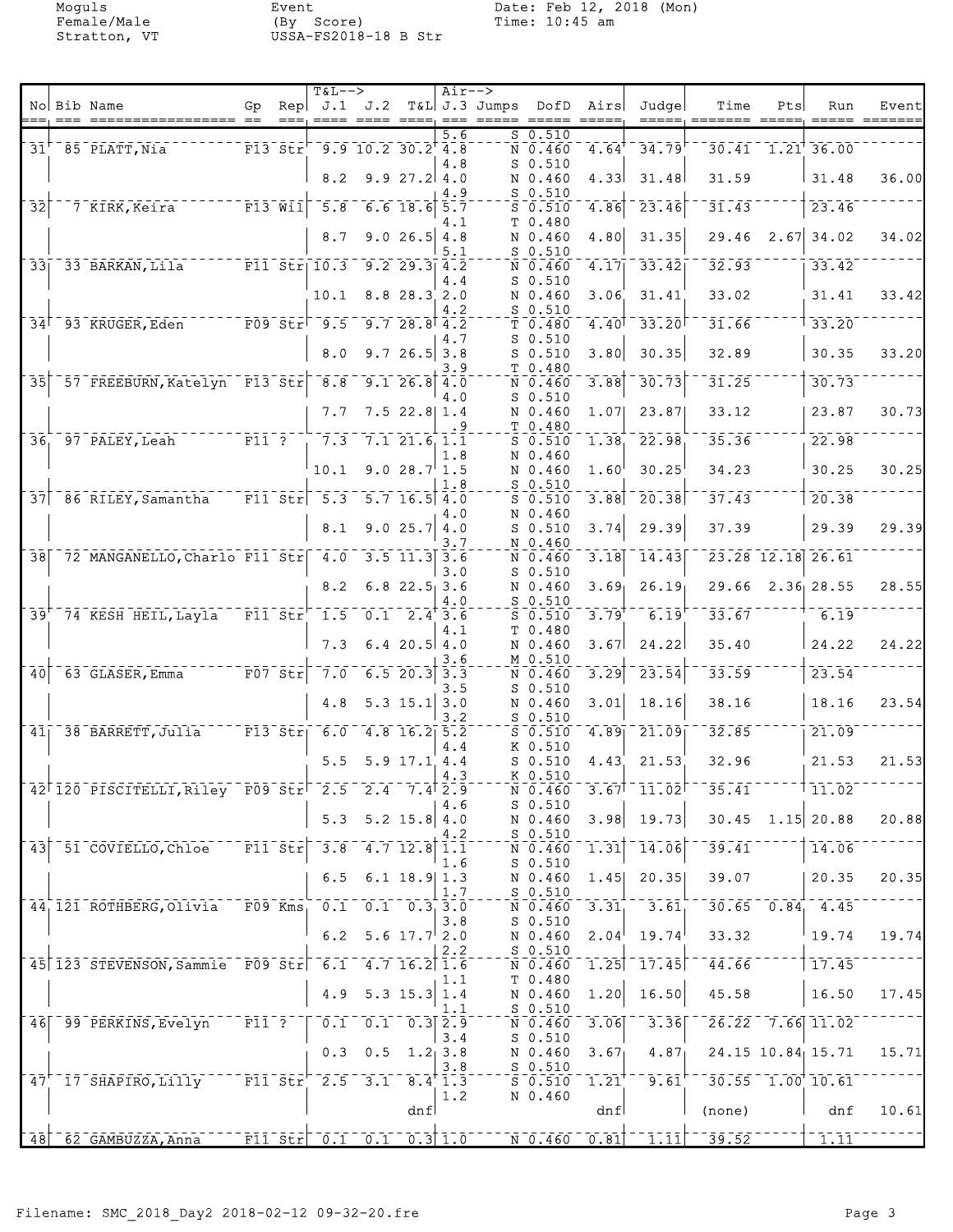Female/Male (By Score) Time: 10:45 am Stratton, VT USSA-FS2018-18 B Str

Moguls Event Date: Feb 12, 2018 (Mon)<br>
Female/Male (By Score) Time: 10:45 am

|                |                                                                                                                                        |    | <b>T&amp;L--&gt;</b>                                                                                                               |                         |                | $Air--$          |                                       |                   |                                                                        |                                                                                             |     |                                                           |                        |
|----------------|----------------------------------------------------------------------------------------------------------------------------------------|----|------------------------------------------------------------------------------------------------------------------------------------|-------------------------|----------------|------------------|---------------------------------------|-------------------|------------------------------------------------------------------------|---------------------------------------------------------------------------------------------|-----|-----------------------------------------------------------|------------------------|
|                | No Bib Name                                                                                                                            | Gp | $\text{Rep}$ J.1                                                                                                                   | J.2                     |                | $= = =$          | T&L J.3 Jumps DofD Airs               |                   | Judgel                                                                 | Time<br>=====; ======= =====;                                                               | Pts | Run                                                       | Event<br>===== ======= |
|                |                                                                                                                                        |    |                                                                                                                                    | $2.8$ $3.2$ $9.0$ $1.0$ |                | $\cdot$ 1<br>1.3 | S 0.510<br>N 0.460<br>$S$ 0.510       | 1.12              | 10.12                                                                  | 38.07                                                                                       |     | 10.12                                                     | 10.12                  |
| 1 <sub>1</sub> | 50 BOYLE, Wyatt                                                                                                                        |    | $\overline{M13}$ Str 15.2 14.8 45.0 5.7                                                                                            |                         |                |                  | 3G 0.830                              |                   | $8.93$ $53.93$                                                         |                                                                                             |     | $\overline{21.39}$ $\overline{11.89}$ $\overline{65.82}$  |                        |
|                |                                                                                                                                        |    |                                                                                                                                    | $11.0$ 12.5 35.3 5.3    |                | 6.0              | 3 0.700<br>3p 0.730                   | 8.06              | 43.31                                                                  |                                                                                             |     | 20.51 13.38 56.69                                         | 65.82                  |
|                | 2 66 HILGERT, Tyler M13 Msn 14.3 14.6 43.3 7.0                                                                                         |    |                                                                                                                                    |                         |                | 6.0              | 30.700<br>TS 0.530                    | 7.63              | 50.98                                                                  |                                                                                             |     | 20.69 13.08 64.06                                         |                        |
|                |                                                                                                                                        |    |                                                                                                                                    | 10.0 10.1 30.2 4.4      |                | 5.6              | 30.700<br>TS 0.530                    | 5.69              | 35.84                                                                  |                                                                                             |     | 20.51 13.38 49.22                                         | 64.06                  |
|                | 42 CHIAPPINELLI, Jaso M15 Str 14.7 14.5 43.8                                                                                           |    |                                                                                                                                    |                         |                | 4.8<br>5.9       | 30.700<br>TS 0.530                    | 5.82              | 49.62                                                                  |                                                                                             |     | 20.38 13.60 63.22                                         |                        |
|                |                                                                                                                                        |    |                                                                                                                                    | 14.3 14.3 42.9 5.3      |                | 5.4<br>3.8       | TT 0.500<br>TS 0.530<br>TT 0.500      | 4.70              | 47.60                                                                  |                                                                                             |     | 19.50 15.08 62.68                                         | 63.22                  |
| 4.             | 39 BOYLE, Luca                                                                                                                         |    | $\overline{M15}$ $\overline{511}$ $\overline{14.1}$ $\overline{13.6}$ $\overline{41.5}$ $\overline{6.0}$                           |                         |                | 5.9              | 3 0.700<br>TS 0.530                   | 7.32              | $\bar{48.87}$                                                          |                                                                                             |     | $20.84$ 12.82 61.69                                       |                        |
|                |                                                                                                                                        |    |                                                                                                                                    | 12.7 13.7 39.6 6.0      |                | 5.6              | 30.700<br>3p 0.730                    | 8.28              | 47.88                                                                  |                                                                                             |     | $22.08$ 10.73 58.61                                       | 61.69                  |
|                | $5$ <sup>-28</sup> STEVENSON, Ryan                                                                                                     |    | $\overline{0.015 \cdot 0.015 \cdot 0.015}$ $\overline{1.3 \cdot 3 \cdot 14 \cdot 1 \cdot 41 \cdot 1}$ $\overline{6.0 \cdot 0.015}$ |                         |                | 5.9              | 3 0.700<br>TS 0.530                   | 7.32              | 48.42                                                                  |                                                                                             |     | $\overline{21.35}$ $\overline{11.96}$ 60.38               |                        |
|                |                                                                                                                                        |    |                                                                                                                                    | $13.2$ 14.5 41.5        |                | 5.3<br>5.0       | 30.700<br>TS 0.530                    | 6.36              | 47.91                                                                  |                                                                                             |     | 21.48 11.74 59.65                                         | 60.38                  |
| 6 <sup>1</sup> | 65 HENNE, Charlie                                                                                                                      |    | $\overline{M15}$ $\overline{5}$ tr $\overline{13.2}$ $\overline{12.1}$ $\overline{37.9}$ $\overline{5.1}$                          |                         |                | 5.6              | $S_0.410$<br>DD 0.560                 | 5.22              | 43.17                                                                  |                                                                                             |     | 21.87 11.08 54.25                                         |                        |
|                |                                                                                                                                        |    |                                                                                                                                    | $12.2$ 13.0 37.8 5.9    |                | 5.7              | $S_0.410$<br>DD 0.560                 | $5.60_1$          | 43.40                                                                  |                                                                                             |     | 22.01 10.85 54.25                                         | 54.25                  |
|                | 7 80 KRUGER, Gavin                                                                                                                     |    | M15 Str 12.7 11.7 36.6 5.5                                                                                                         |                         |                | 5.4              | TS 0.530<br>$D_0.410$                 | 5.12              | 41.72                                                                  |                                                                                             |     | $22.96 - 9.24$ 50.96                                      |                        |
|                |                                                                                                                                        |    |                                                                                                                                    | $12.1$ 11.0 34.7 5.5    |                | 5.0              | TS 0.530<br>T 0.380                   | 4.81              | 39.46                                                                  | 23.41                                                                                       |     | $8.48$ 47.94                                              | 50.96                  |
|                | 8 119 VAN DER VOORT, Max M13 Str 13.3 12.5 38.7                                                                                        |    |                                                                                                                                    |                         |                | 5.1<br>5.6       | T <sub>0.380</sub><br>$S_0.410$       | 4.22              | 42.92                                                                  | 23.73                                                                                       |     | $7.94$ 50.86                                              |                        |
|                |                                                                                                                                        |    |                                                                                                                                    | $12.4$ 11.4 35.7 6.3    |                | 6.0              | T 0.380<br>$S_0.410$                  | 4.85              | 40.55                                                                  | 23.48                                                                                       |     | $8.37$ 48.92                                              | 50.86                  |
|                | $91$ $91$ KESH HEIL, Luke                                                                                                              |    | $\overline{M11}$ Str $\overline{11.4}$ $\overline{11.0}$ 33.6 6.8                                                                  |                         |                | 5.1              | $S_0.410$<br>D 0.410                  | 4.87              | 38.47                                                                  |                                                                                             |     | $24.54$ 6.58 45.05                                        |                        |
|                |                                                                                                                                        |    |                                                                                                                                    | 12.8 11.5 36.5 6.4      |                | 6.0              | $S_0.410$<br>D 0.410                  | 5.08              | 41.53                                                                  | 23.76                                                                                       |     | 7.89 49.42                                                | 49.42                  |
|                | 10 60 GRODSKY, Tyler                                                                                                                   |    | $\bar{0}$ M15 $\bar{0}$ Str $\bar{0}$ 11.1 11.3 33.6                                                                               |                         |                | 5.4<br>4.9       | TS 0.530<br>30.700                    | 6.29              | 39.89                                                                  | 24.29                                                                                       |     | $7.00$ 46.89                                              |                        |
|                |                                                                                                                                        |    |                                                                                                                                    | $11.3$ 10.6 32.8 5.8    |                | 4.5              | TS 0.530<br>30.700                    | 6.22              | 39.07                                                                  | 22.90                                                                                       |     | $9.35$ 48.42                                              | 48.42                  |
|                | $11$ <sup>-69-</sup> ROWAN, Reed <sup>-1</sup>                                                                                         |    | $\sqrt{15}$ $\overline{\text{Kms}}$ $\sqrt{10.6}$ $\overline{\text{10.3}}$ $\overline{\text{31.3}}$ $\overline{\text{6.0}}$        |                         |                | 5.8              | TT 0.500<br>S 0.410                   | $\overline{5.37}$ | $\overline{36.72}$                                                     |                                                                                             |     | $\overline{22.34}$ 10.29 47.01                            |                        |
|                |                                                                                                                                        |    | 9.3                                                                                                                                |                         | $9.0$ 27.5 4.8 | 5.9              | TT 0.500<br>$S_0.410$                 |                   | $4.81$ 32.26                                                           |                                                                                             |     | 21.03 12.50 44.76                                         | 47.01                  |
|                | 12, 16 SCHNEIDER, Dylan M13 Str. 9.1 8.4 26.3 5.5                                                                                      |    |                                                                                                                                    |                         |                | 5.8              | TS 0.530                              |                   | $\overline{D}$ $\overline{0.410}$ $\overline{5.32}$ $\overline{31.57}$ |                                                                                             |     | $\sqrt{22.28}$ 10.39 41.96                                |                        |
|                |                                                                                                                                        |    |                                                                                                                                    | $10.8$ 10.3 31.7 5.0    |                | 4.2              | D 0.410<br>TS 0.530                   | 4.27              | 35.92                                                                  |                                                                                             |     | $22.33$ $10.31$ 46.23                                     | 46.23                  |
|                | 13 - 96 0'HANLON, Finnegan M11 Str 10.2 11.1 31.9 5.7                                                                                  |    |                                                                                                                                    |                         |                | 5.8              | $-3 - 0.700 - 6.36$<br>K 0.410        |                   | $-38.31$                                                               |                                                                                             |     | $\sqrt{23.85}$ 7.74 46.05                                 |                        |
|                |                                                                                                                                        |    |                                                                                                                                    | $12.0$ 11.4 35.1 5.2    |                | 5.5              | 3 0.700<br>K 0.410                    | 5.89              | 40.99                                                                  |                                                                                             |     | $25.47$ $5.01$ $46.00$                                    | 46.05                  |
|                | 14 6 KELLEHER, Declan                                                                                                                  |    | $^{-1}$ M13 Wil $\lceil$ 12.7 11.2 35.8 4.7                                                                                        |                         |                | 5.3              | $-3 - 0.700$<br>TS 0.530              |                   | $\overline{6.09}$ $\overline{41.94}$                                   |                                                                                             |     | $\sqrt{26.16}$ $\sqrt{3.84}$ $\sqrt{45.78}$               |                        |
|                |                                                                                                                                        |    |                                                                                                                                    | $11.0$ 11.3 33.5 4.6    |                | 4.7              | 3 0.700<br>TS 0.530                   |                   | $5.71$ , 39.16                                                         |                                                                                             |     | $24.46$ 6.71 45.87                                        | 45.87                  |
|                | 15 <sup>+-</sup> 92 <sup>-</sup> KRINEY, Jacob <sup>-----</sup> M15 <sup>-Str<sup>-</sup>-8.5<sup>-</sup>7.0 23.3<sup>+</sup>4.5</sup> |    |                                                                                                                                    |                         |                | 5.0              | $T\bar{S}$ $0.530$<br>T 0.380         |                   |                                                                        | $-4.28$ <sup>+</sup> $-27.53$ <sup>+-<math>-23.32</math></sup> $-8.64$ <sup>+</sup> $36.17$ |     |                                                           |                        |
|                | 16 103 SLATER, Joshua M15 Str 10.7 10.7 32.1                                                                                           |    |                                                                                                                                    | $10.5$ 11.3 32.7 5.0    |                | 2.0              | T 0.380<br>N 0.360                    | 2.62<br>3.74      | 35.32<br>35.84                                                         |                                                                                             |     | $22.29$ 10.37 45.69<br>$\sqrt{27.00}$ $\sqrt{2.43}$ 38.27 | 45.69                  |
|                |                                                                                                                                        |    |                                                                                                                                    |                         |                | 4.9<br>4.6       | $T_{\overline{1}}$ 0.380<br>$S_0.410$ | 3.70              | 38.80                                                                  |                                                                                             |     | $24.85$ 6.05 44.85                                        | 44.85                  |
|                | 17 104 SMITH, Devon M11 Str 12.2 11.3 35.3 4.3                                                                                         |    |                                                                                                                                    | $12.2$ 11.2 35.1 4.7    |                | 4.7              | T <sub>0.380</sub><br>$S_0.410$       |                   |                                                                        | $5\overline{0.410}$ $3.44$ $38.69$ $24.96$ $5.87$ $44.56$                                   |     |                                                           |                        |
|                |                                                                                                                                        |    |                                                                                                                                    |                         |                | 4.1              | K 0.410                               |                   |                                                                        |                                                                                             |     |                                                           |                        |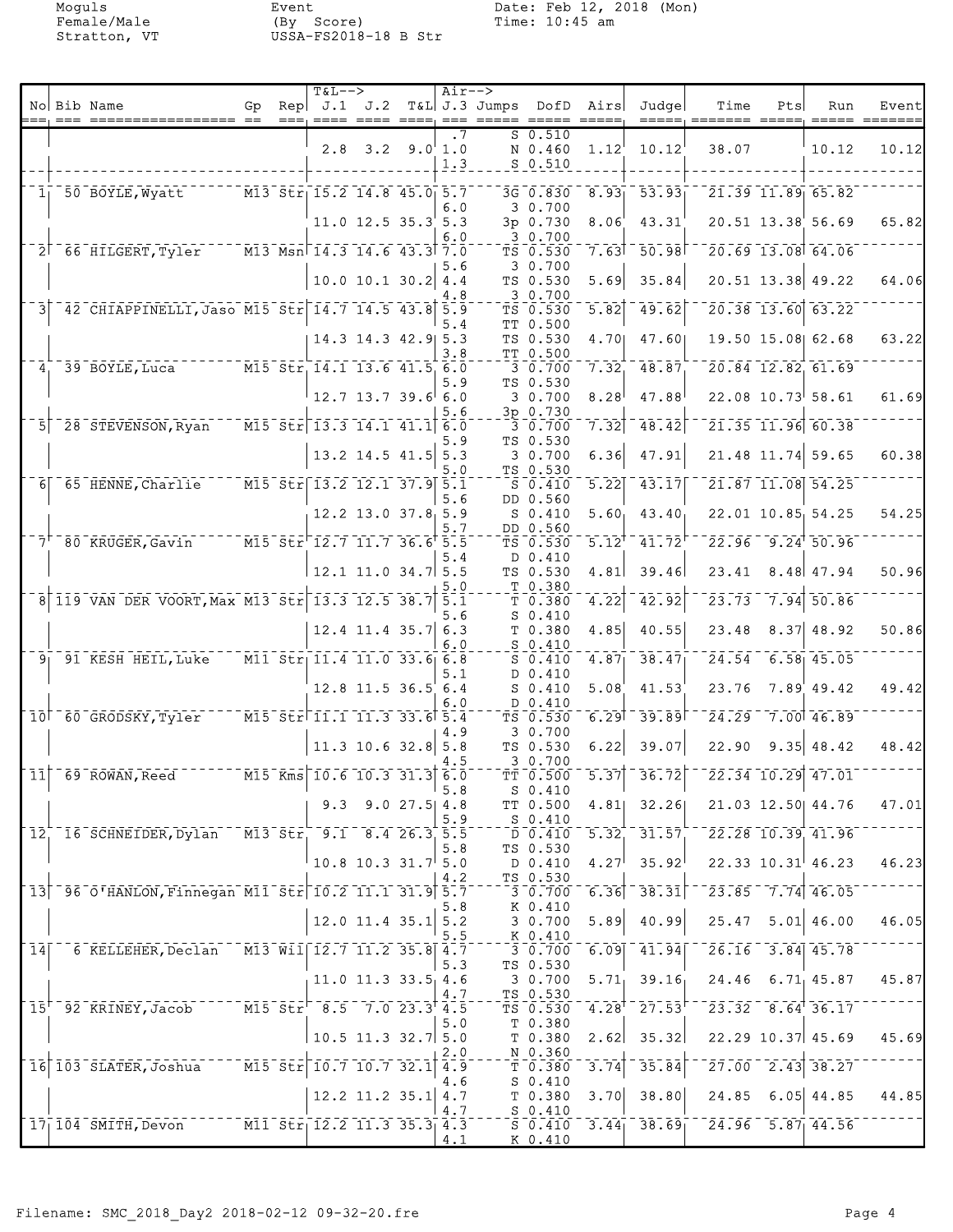|                            |                                                                                                                               |    | <b>T&amp;L--&gt;</b>                                                              |                          |                  | $Air--$    |                         |                                                                       |                                |                                    |                                                     |      |                                             |       |
|----------------------------|-------------------------------------------------------------------------------------------------------------------------------|----|-----------------------------------------------------------------------------------|--------------------------|------------------|------------|-------------------------|-----------------------------------------------------------------------|--------------------------------|------------------------------------|-----------------------------------------------------|------|---------------------------------------------|-------|
|                            | No Bib Name<br>, -- ---- ----------------- --                                                                                 | Gp | Rep $J.1$ $J.2$                                                                   |                          |                  |            | T&L J.3 Jumps DofD Airs |                                                                       |                                | Judgel                             | Time<br>=====, ======= =====, ===== =======         | Pts  | Run                                         | Event |
|                            |                                                                                                                               |    | 10.1                                                                              |                          | 9.028.7          | 5.8        |                         | $S_0.410$                                                             | 4.17                           | 32.82                              | 25.34                                               | 5.23 | 38.05                                       | 44.56 |
|                            | $18$   $102$ SHAPIRO, Cosmo                                                                                                   |    | $\sqrt{15.5}$ $\text{str}$ $\sqrt{11.0}$ $\sqrt{12.4}$ $\sqrt{35.1}$ $\sqrt{4.1}$ |                          |                  | 4.4        |                         | K 0.410<br>$\bar{T}$ $\bar{T}$ $\bar{0}$ , 500                        | 4.22                           | 39.32                              | 25.84                                               |      | $-4.38$ $-43.70$                            |       |
|                            |                                                                                                                               |    |                                                                                   |                          |                  | 4.1        |                         | TS 0.530                                                              |                                |                                    |                                                     |      |                                             |       |
|                            |                                                                                                                               |    | 5.2                                                                               |                          | $5.8 \; 16.5$ .6 | 4.3        |                         | TT 0.500<br>TS 0.530                                                  | 2.57 <sub>1</sub>              | 19.07                              | 32.65                                               |      | 19.07                                       | 43.70 |
| $\bar{1}\bar{9}^{\dagger}$ | 5 JAMIESON, Joshua                                                                                                            |    | $\overline{M11}$ Kms $^{-1}$ 4.1 3.9 12.0 2.0                                     |                          |                  |            |                         | S <sub>0.410</sub>                                                    | 3.25                           | 15.25                              |                                                     |      | $28.39 - 0.08$ 15.33                        |       |
|                            |                                                                                                                               |    |                                                                                   |                          |                  | 4.6        |                         | TS 0.530                                                              |                                |                                    |                                                     |      |                                             |       |
|                            |                                                                                                                               |    |                                                                                   | $11.3$ 10.5 32.7 5.7     |                  | 5.8        |                         | $S_0.410$<br>TS 0.530                                                 | 5.40                           | 38.10                              | 25.15                                               |      | $5.55$ 43.65                                | 43.65 |
| 20 <sup>1</sup>            | 82 MERCIER, Henry M13 Str 11.7 10.9 33.9 4.4                                                                                  |    |                                                                                   |                          |                  |            |                         | $S_0.410$                                                             | 3.43                           | 37.33                              | 25.95                                               |      | $4.20$ $41.53$                              |       |
|                            |                                                                                                                               |    |                                                                                   | $10.7$ 11.1 32.7 4.9     |                  | 4.3        |                         | T 0.380<br>$S_0.410$                                                  | 4.65                           | 37.35                              | 24.71                                               |      | $6.29 \mid 43.64$                           | 43.64 |
|                            |                                                                                                                               |    |                                                                                   |                          |                  | 5.0        |                         | TS 0.530                                                              |                                |                                    |                                                     |      |                                             |       |
|                            | 21 71 JOHNSON, Jack M15 Str 10.8 10.8 32.4 4.8                                                                                |    |                                                                                   |                          |                  |            |                         | N 0.360<br>$S_0.410$                                                  | $\overline{4.09}$              | $-36.49$                           |                                                     |      | $\overline{26.00}$ 4.11 40.60               |       |
|                            |                                                                                                                               |    |                                                                                   | 11.1 12.4 35.3 5.5       |                  | 5.8        |                         | $S_0.410$                                                             | 4.17                           | 39.42                              | 25.95                                               |      | 4.20 43.62                                  | 43.62 |
|                            |                                                                                                                               |    |                                                                                   |                          |                  | 4.7        |                         | D 0.410                                                               |                                |                                    |                                                     |      |                                             |       |
|                            | 22 <sup><math>-41</math></sup> CANNON, Jonathan M15 Str <sup>-</sup> 10.5 10.9 32.1 4.1                                       |    |                                                                                   |                          |                  | 4.4        |                         | T 0.380<br>$S_0.410$                                                  | $\overline{3.35}$ <sup>T</sup> | 35.45                              |                                                     |      | $\sqrt{24.79}$ 6.16 41.61                   |       |
|                            |                                                                                                                               |    |                                                                                   | $11.1$ 9.8 31.3 4.3      |                  |            |                         | T 0.380                                                               | 3.59                           | 34.94                              | 23.36                                               |      | $8.57$ 43.51                                | 43.51 |
| $\overline{23}$            | 87 ROSENBERG, Zane M11 Str 10.5 10.5 31.5 4.4                                                                                 |    |                                                                                   |                          |                  | 4.8        |                         | $S_0.410$<br>$3p - 0.730$                                             | $\overline{4.76}$              | 36.26                              | 24.49                                               |      | $-6.66$ $42.92$                             |       |
|                            |                                                                                                                               |    |                                                                                   |                          |                  | 4.1        |                         | T 0.380                                                               |                                |                                    |                                                     |      |                                             |       |
|                            |                                                                                                                               |    |                                                                                   | $10.6$ 10.9 32.3 4.8     |                  | 4.1        |                         | 30.700<br>T 0.380                                                     | 4.91                           | 37.16                              | 25.27                                               |      | $5.35$ 42.51                                | 42.92 |
|                            | 24 94 MERCIER, George                                                                                                         |    | $\overline{M13}$ Str <sub>1</sub> 12.0 11.4 35.1 4.4                              |                          |                  |            |                         | T 0.380                                                               | 3.89                           | 38.99                              |                                                     |      | $26.28$ 3.64 42.63                          |       |
|                            |                                                                                                                               |    |                                                                                   |                          |                  | 4.2        |                         | TS 0.530                                                              |                                |                                    |                                                     |      |                                             |       |
|                            |                                                                                                                               |    |                                                                                   | $10.7$ 9.7 30.6 5.6      |                  | 5.2        |                         | T 0.380<br>TS 0.530                                                   | 4.87                           | 35.47                              |                                                     |      | $24.34$ 6.91 42.38                          | 42.63 |
|                            | 25 30 ABRAMS, Wyatt M11 Str 12.6 11.1 35.5 4.1                                                                                |    |                                                                                   |                          |                  |            |                         | S 0.410                                                               | 3.53                           | $-39.08$                           |                                                     |      | $26.51 - 3.25$ 42.33                        |       |
|                            |                                                                                                                               |    |                                                                                   | $10.5$ 10.2 31.0 5.7     |                  | 3.5        |                         | TS 0.530<br>$S_0.410$                                                 | 4.23                           | 35.28                              | 27.27                                               |      | $1.97$ 37.25                                | 42.33 |
|                            |                                                                                                                               |    |                                                                                   |                          |                  | 3.6        |                         | TS 0.530                                                              |                                |                                    |                                                     |      |                                             |       |
|                            | $26$ $67$ $HOOD, A11$                                                                                                         |    | $\sqrt{M13\text{ Str}}\sqrt{9.1\text{ 10.2}}\$ 28.9 4.8                           |                          |                  | 4.3        |                         | $S_0.410$<br>TS 0.530                                                 | 4.23                           | 33.18                              | 24.35                                               |      | $6.90$ 40.08                                |       |
|                            |                                                                                                                               |    | 9.5                                                                               |                          | $9.8$ 29.0 5.7   |            |                         | $S_0.410$                                                             |                                | $5.24$ 34.19                       | 23.82                                               |      | $7.79$ 41.98                                | 41.98 |
| $\bar{2}\bar{7}$           | 1 FLANAGAN, Dean M15 Kms 7.8                                                                                                  |    |                                                                                   |                          | $7.2$ 22.5 4.0   | 5.5        |                         | TS 0.530<br>T <sub>0.380</sub>                                        | 3.52                           | 26.02                              |                                                     |      | $25.72 - 4.59$ 30.61                        |       |
|                            |                                                                                                                               |    |                                                                                   |                          |                  | 4.9        |                         | $S_0.410$                                                             |                                |                                    |                                                     |      |                                             |       |
|                            |                                                                                                                               |    | 10.6                                                                              |                          | $9.8$ 30.6 3.8   |            |                         | T 0.380                                                               | 3.53                           | 34.13                              | 23.86                                               |      | $7.72 \mid 41.85$                           | 41.85 |
|                            | 28 109 THORPE, Brett ---- M11 Msn -9.6 10.2 29.7 4.3                                                                          |    |                                                                                   |                          |                  | 5.1        |                         | $S_0.410$<br>$S$ 0.410                                                | 3.05                           | 32.75                              | $\overline{25.17}$                                  |      | $\overline{5.51}$ 38.26                     |       |
|                            |                                                                                                                               |    |                                                                                   |                          |                  | 3.4        |                         | T 0.380                                                               |                                |                                    |                                                     |      |                                             |       |
|                            |                                                                                                                               |    | 10.6                                                                              |                          | 9.9 30.8         | 5.6<br>4.3 |                         | $S_0.410$<br>T 0.380                                                  | 3.92                           | 34.67                              | 24.45                                               |      | $6.73 \mid 41.40$                           | 41.40 |
|                            | 29 100 PISCITELLI, Luke M15 Str 9.8 10.8 30.9 5.7                                                                             |    |                                                                                   |                          |                  |            |                         |                                                                       |                                | $S$ 0.410 $4.15$ $35.05$           |                                                     |      | $\sqrt{25.80}$ 4.45 39.50                   |       |
|                            |                                                                                                                               |    |                                                                                   | $10.1$ 10.0 30.2 5.7     |                  | 4.8        |                         | T 0.380<br>S 0.410                                                    |                                | $3.91$ $34.06$                     |                                                     |      | $24.22$ $7.12$ $41.18$                      | 41.18 |
|                            |                                                                                                                               |    |                                                                                   |                          |                  | 4.4        |                         | N 0.360                                                               |                                |                                    |                                                     |      |                                             |       |
|                            | 30 <sup>+</sup> 55 DAVENPORT, Henry M13 ? <sup>-</sup> 9.8 10.0 29.7 5.7                                                      |    |                                                                                   |                          |                  | 4.4        |                         | K 0.410                                                               |                                | $5\overline{0.410}$ $4.13$ $33.83$ |                                                     |      | $-26.64 - 3.03$ 36.86                       |       |
|                            |                                                                                                                               |    |                                                                                   | $10.5$ 9.2 29.5 4.4      |                  |            |                         | K 0.410                                                               |                                | $3.44$ 32.99                       |                                                     |      | $23.80$ $7.83$ $40.82$                      | 40.82 |
|                            | $31$ <sup>-</sup> 10 <sup>-</sup> CIAGLO, Owen $\overline{N09}$ <sup>-</sup> $\overline{Kms}$ <sup>-</sup> 10.5-10.6-31.7 5.7 |    |                                                                                   |                          |                  | 4.0        |                         | $S_0$ . 410<br>M 0.410                                                | 5.69                           | $-37.34$                           |                                                     |      | $\sqrt{26.40}$ $\sqrt{3.44}$ $\sqrt{40.78}$ |       |
|                            |                                                                                                                               |    |                                                                                   |                          |                  | 4.8        |                         | 30.700                                                                |                                |                                    |                                                     |      |                                             |       |
|                            |                                                                                                                               |    |                                                                                   | $9.5$ $9.3$ $28.2$ $5.0$ |                  |            |                         | $q_{0.450}$                                                           | 5.47                           | 33.67                              |                                                     |      | $26.28$ $3.64$ 37.31                        | 40.78 |
|                            | 32 43 GRODSKY, Cody M13 Str 11.2 11.2 33.6 4.1                                                                                |    |                                                                                   |                          |                  | 4.6        |                         | 3 0.700                                                               |                                | $T\overline{T}$ 0.500 4.59 38.19   |                                                     |      | $\sqrt{28.27}$ $\sqrt{0.28}$ 38.47          |       |
|                            |                                                                                                                               |    |                                                                                   |                          |                  | 4.8        |                         | TS 0.530                                                              |                                |                                    |                                                     |      |                                             |       |
|                            |                                                                                                                               |    |                                                                                   | $11.1$ 10.6 32.5 4.9     |                  | 2.9        |                         | S 0.410<br>DT 0.530                                                   | 3.53                           | 36.08                              | 28.88                                               |      | 36.08                                       | 38.47 |
|                            | 33 27 VAN DER VOORT, Ale M13 Str 9.2 9.6 28.2 4.2                                                                             |    |                                                                                   |                          |                  |            |                         |                                                                       |                                |                                    | $T50.530$ $4.35$ $32.55$ $725.99$ $4.13$ $36.68$    |      |                                             |       |
|                            |                                                                                                                               |    |                                                                                   | $10.1$ 8.8 28.3 5.1      |                  | 5.2        |                         | S 0.410<br>TS 0.530                                                   | 4.46                           | 32.81                              |                                                     |      | $25.16$ $5.53$ $38.34$                      | 38.34 |
|                            |                                                                                                                               |    |                                                                                   |                          |                  | 4.3        |                         | $S_0.410$                                                             |                                |                                    |                                                     |      |                                             |       |
|                            | 34 55 NAMKUNG, Dexter M11 Kms 10.1 9.6 29.5 4.2                                                                               |    |                                                                                   |                          |                  | 5.0        |                         | $-\frac{1}{5}$ $-\frac{1}{0}$ $\frac{1}{4}$ $\frac{1}{10}$<br>T 0.380 |                                | $\overline{3.62}$   33.17          |                                                     |      | $\sqrt{26.56}$ $\sqrt{3.17}$ $\sqrt{36.34}$ |       |
|                            |                                                                                                                               |    | $10.6$ 9.7 30.4 4.2                                                               |                          |                  |            |                         |                                                                       |                                |                                    | S $0.410$ $3.84$ $34.29$ $26.80$ $2.76$ 37.05 37.05 |      |                                             |       |
|                            |                                                                                                                               |    |                                                                                   |                          |                  | 4.0        |                         | TS 0.530                                                              |                                |                                    |                                                     |      |                                             |       |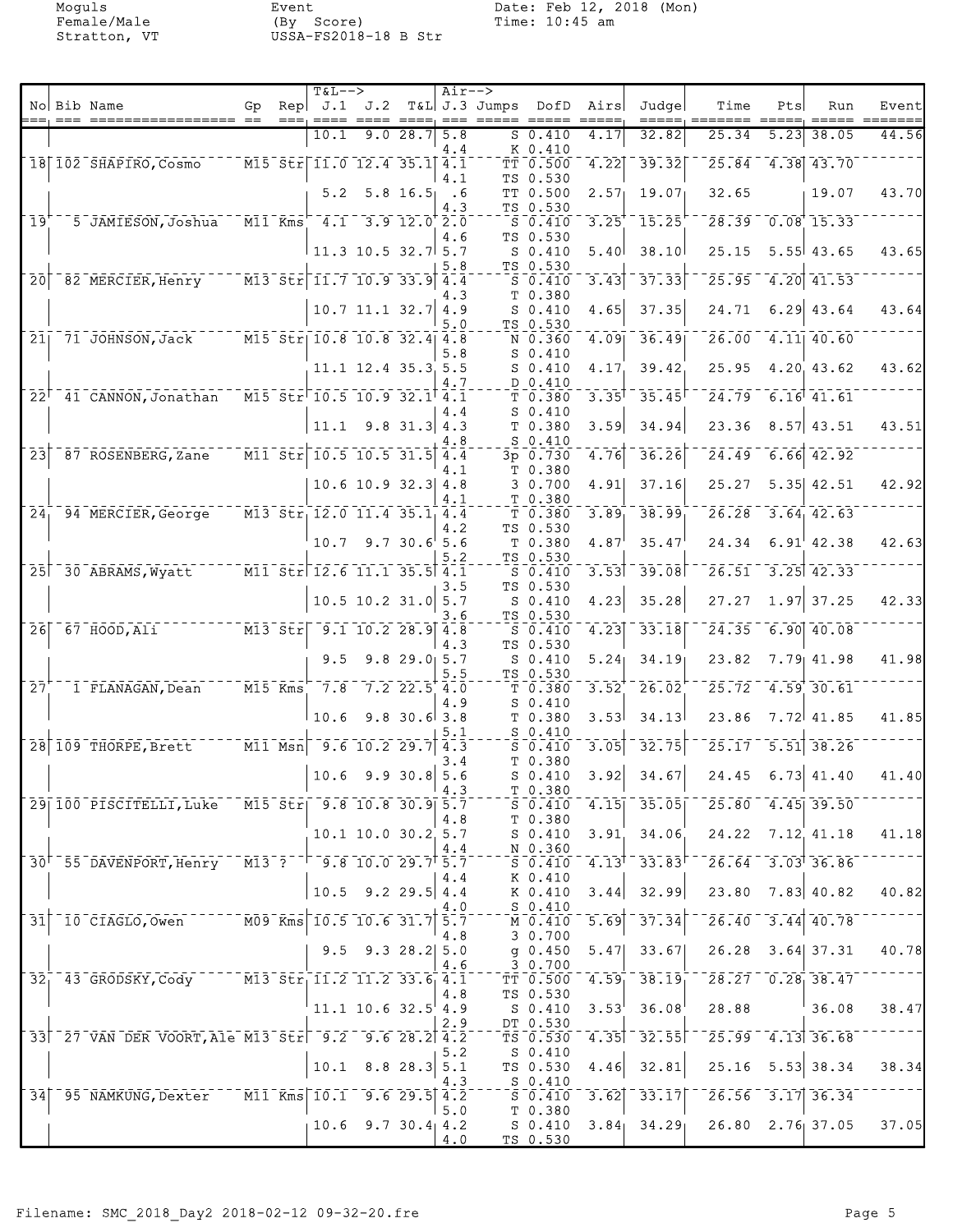|                 | No Bib Name                                                                                                                    | Gp                                                  |                                               | <b>T&amp;L--&gt;</b><br>Rep $J.1$ $J.2$                                                                |                                                                     |                                                    | $Air--$          | $T&L$ J.3 Jumps |                                                             | DofD Airs           | Judge                                                   | Time                                       | Pts  | Run                    | Event                       |
|-----------------|--------------------------------------------------------------------------------------------------------------------------------|-----------------------------------------------------|-----------------------------------------------|--------------------------------------------------------------------------------------------------------|---------------------------------------------------------------------|----------------------------------------------------|------------------|-----------------|-------------------------------------------------------------|---------------------|---------------------------------------------------------|--------------------------------------------|------|------------------------|-----------------------------|
| 35I             | 32 BAHNIK, Nate                                                                                                                |                                                     | $M11$ Str                                     |                                                                                                        | $10.1$ $10.0$ $30.2$                                                |                                                    | $== =$<br>4.1    |                 | TT 0.500                                                    | 4.01                | 34.16                                                   | 28.40                                      | 0.06 | 34.22                  | $=$ $=$ $=$ $=$ $=$ $=$ $=$ |
|                 |                                                                                                                                |                                                     |                                               |                                                                                                        | $11.5$ 10.7 33.3 4.2                                                |                                                    | 4.8<br>5.0       |                 | $S_0.410$<br>T 0.380<br>$S$ 0.410                           | 3.64                | 36.94                                                   | 29.33                                      |      | 36.94                  | 36.94                       |
|                 | $361$ $401$ BUCKMAN, Jared                                                                                                     |                                                     |                                               | $\overline{M13}$ $\overline{51}$ $\overline{17}$ $\overline{9.5}$                                      |                                                                     | $8.6$ 27.2 4.1                                     |                  |                 | TS 0.530                                                    | 3.72                | 30.87                                                   | 27.39                                      |      | $1.77$ 32.64           |                             |
|                 |                                                                                                                                |                                                     |                                               | 9.9                                                                                                    |                                                                     | 9.028.34.8                                         | 4.1              |                 | T 0.380<br>TS 0.530                                         | 4.38                | 32.73                                                   | 26.88                                      |      | 2.63'35.36             | 35.36                       |
|                 | 37 35 ANDERSON, William M13 Str 7.2                                                                                            |                                                     |                                               |                                                                                                        |                                                                     | $6.9$ 21.2 $5.2$                                   | 4.5              |                 | $S_0.410$<br>$S_0.410$                                      | $3.65$ <sup>T</sup> | 24.80                                                   | 25.76                                      |      | $4.52$ 29.32           |                             |
|                 |                                                                                                                                |                                                     |                                               | 9.5                                                                                                    |                                                                     | 9.528.56.1                                         | 4.0              |                 | T 0.380<br>$S_0.410$                                        | 4.09                | 32.59                                                   | 27.89                                      |      | $0.92$ 33.51           | 33.51                       |
| $\overline{38}$ | 64 HALKY, Justin                                                                                                               | $\overline{M11}$ ?                                  |                                               | 9.5                                                                                                    |                                                                     | $9.4 \ 28.3 \ 4.2$                                 | 4.2              |                 | T 0.380<br>T 0.380                                          | $\overline{3.60}$   | 31.95                                                   | 28.67                                      |      | 31.95                  |                             |
|                 |                                                                                                                                |                                                     |                                               | 9.0                                                                                                    |                                                                     | $7.5$ 24.8 3.9                                     | 3.8              |                 | TS 0.530<br>$S_0.410$                                       | 3.11                | 27.86                                                   | 30.48                                      |      | 27.86                  | 31.95                       |
| $\overline{39}$ | 26 VELENCHIK, Ryan                                                                                                             |                                                     | $\overline{MO9}$ $\overline{SET}$             | $\overline{4.1}$                                                                                       |                                                                     | $3.7$ $11.7$ $3.0$                                 | 4.0              |                 | T 0.380<br>K 0.410                                          | 2.87                | $\overline{1}\overline{4}\cdot\overline{5}\overline{7}$ | $\overline{50.61}$                         |      | 14.57                  |                             |
|                 |                                                                                                                                |                                                     |                                               | 9.8                                                                                                    |                                                                     | 9.629.13.1                                         | 4.0              |                 | $S_0.410$<br>N 0.360                                        | 2.62                | 31.72                                                   | 32.85                                      |      | 31.72                  | 31.72                       |
| 40              | 37 BAHNIK, Oliver                                                                                                              |                                                     | $\bar{m}$ 13 $\bar{s}$ tr $\bar{s}$           | $\bar{5.0}$                                                                                            |                                                                     | $4.0$ 13.5 $4.0$                                   | 3.7              |                 | $S_0.410$<br>$S_0.410$                                      | $\overline{2.78}$   | 16.28                                                   | 31.04                                      |      | 16.28                  |                             |
|                 |                                                                                                                                |                                                     |                                               | 8.7                                                                                                    |                                                                     | 9.026.53.7                                         | 3.0              |                 | T 0.380<br>N 0.360                                          | 3.01                | 29.56                                                   | 27.81                                      |      | $1.06$ 30.62           | 30.62                       |
| 41              | 70 HOOD, Mortimer                                                                                                              | $\overline{\texttt{Mil}}$ $\overline{\texttt{Str}}$ |                                               | $\bar{\mathbf{8}}$ , $\bar{\mathbf{0}}$                                                                |                                                                     | $9.626.4$ 3.8                                      | 4.1              |                 | M 0.410<br>$S = 0.410$                                      | 3.10                | 29.50                                                   | $\overline{29.31}$                         |      | 29.50                  |                             |
|                 |                                                                                                                                |                                                     |                                               | 7.8                                                                                                    |                                                                     | 7.322.63.0                                         | 4.1              |                 | T 0.380<br>TS 0.530                                         | 3.92                | 26.57                                                   | 27.26                                      |      | 1.99, 28.56            | 29.50                       |
| $\overline{42}$ | $68 - H\overline{O}$ UGH, $Charlie$                                                                                            | $\overline{\texttt{Mil}}$ $\overline{\texttt{Msn}}$ |                                               | 9.3                                                                                                    |                                                                     | $8.2$ $26.3$ $4.1$                                 | 5.7              |                 | $S$ 0.410<br>$S_0.410$                                      | 3.20                | 29.45                                                   | 28.43                                      |      | $0.01^{\dagger}$ 29.46 |                             |
|                 |                                                                                                                                |                                                     |                                               | 2.1                                                                                                    |                                                                     | $1.9$ 6.0 2.4                                      | 4.0              |                 | T 0.380<br>$S_0.410$                                        | 2.23                | 8.23                                                    | 29.86                                      |      | 8.23                   | 29.46                       |
|                 | 43 101 SCOTT, Dylan                                                                                                            |                                                     | $\overline{M11}$ $\overline{5}\overline{t}$ r | $\overline{8.3}$                                                                                       |                                                                     | $8.6$ 25.3 1.4                                     | 3.3              |                 | T 0.380<br>N 0.360                                          | 2.18                | 27.53                                                   | 30.17                                      |      | 27.53                  |                             |
|                 |                                                                                                                                |                                                     |                                               | 5.1                                                                                                    |                                                                     | $4.8$ 14.8 2.0                                     | 4.1<br>3.9       |                 | K 0.410<br>$S_0.410$<br>K 0.410                             | 2.41                | 17.26                                                   | 31.65                                      |      | 17.26                  | 27.53                       |
| 44 <sub>1</sub> | 90 JOHNSON, Oliver                                                                                                             |                                                     | $\overline{M13}$ $\overline{S}$ tr            | $\overline{4.5}$                                                                                       |                                                                     | $4.0$ 12.8 5.0                                     |                  |                 | $S_0.410$                                                   | 3.16                | 15.91                                                   | 25.54                                      |      | $4.89$ 20.80           |                             |
|                 |                                                                                                                                |                                                     |                                               | 8.7                                                                                                    |                                                                     | 8.125.2                                            | 2.1<br>.6<br>. 9 |                 | TS 0.530<br>N 0.360<br>$S_0.410$                            | 0.57                | 25.77                                                   | 27.58                                      |      | $1.45$ 27.22           | 27.22                       |
| $\overline{45}$ | 79 MERCIER, Edward                                                                                                             |                                                     |                                               | $\bar{1}$ MO9 $\bar{3}\bar{t}\bar{r}$ $\bar{t}$ $\bar{0}$ .4                                           | 0.4                                                                 | $-1.2$ $\overline{1.8}$                            |                  |                 | N 0.360                                                     | 2.36                | 3.56                                                    | 37.63                                      |      | 3.56                   |                             |
|                 |                                                                                                                                |                                                     |                                               | 6.7                                                                                                    |                                                                     | $7.4$ 21.2 4.4                                     | 4.2<br>3.7       |                 | $S_0.410$<br>$S_0.410$<br>N 0.360                           | 3.13                | 24.28                                                   | 31.90                                      |      | 24.28                  | 24.28                       |
| $\sqrt{46}$     | 8 KUMIN, Jesse                                                                                                                 |                                                     |                                               | $\text{M11 Str} \overline{\phantom{0}} 0.1$                                                            |                                                                     | $\overline{0.1}$ $\overline{0.3}$ $\overline{1.9}$ | $\cdot$ 3        |                 | N 0.360<br>$S_0.410$                                        | 0.80                |                                                         | $1.10$ $1.39.00$                           |      | $-1.10$                |                             |
|                 |                                                                                                                                |                                                     |                                               | 6.6                                                                                                    |                                                                     | $7.1$ 20.5 4.0                                     | 4.0              |                 | $S_0.410$<br>N 0.360                                        | 3.08                | 23.63                                                   | 28.17                                      |      | $0.45$   24.08         | 24.08                       |
|                 | 47 20 TUCKER, Jeremy M11 Str                                                                                                   |                                                     |                                               |                                                                                                        | $6.0$ 5.9 17.9 4.0                                                  |                                                    |                  |                 | $S \ 0.410$                                                 | 3.08                | 20.93                                                   | 30.78                                      |      | 20.93                  |                             |
|                 |                                                                                                                                |                                                     |                                               | 7.1                                                                                                    |                                                                     | $7.021.1$ 4.1                                      | 4.0<br>2.5       |                 | N 0.360<br>N 0.360<br>$S_0.410$                             | 2.49                | 23.64                                                   | 31.71                                      |      | 23.64                  | 23.64                       |
| 48              | 36 ARMSTRONG, Nate                                                                                                             |                                                     |                                               | $\overline{M11}$ $\overline{51r}$ $\overline{6.0}$ $\overline{5.4}$ $\overline{17.1}$ $\overline{1.9}$ |                                                                     |                                                    |                  |                 | N 0.360                                                     | $\overline{1.25}$   | $\overline{18.35}$                                      | $\overline{30.22}$                         |      | $\overline{18.35}$     |                             |
|                 |                                                                                                                                |                                                     |                                               | 7.7                                                                                                    |                                                                     | 6.1 20.7 3.7                                       | 1.4<br>3.5       |                 | $S_0.410$<br>N 0.360<br>M 0.410                             | 2.76                | 23.46                                                   | 30.73                                      |      | 23.46                  | 23.46                       |
|                 | 49 59 GLASER, William M11 Str 5.1 5.0 15.1 4.2                                                                                 |                                                     |                                               |                                                                                                        |                                                                     |                                                    | 4.1              |                 | $S_0.410$<br>N 0.360                                        | $\overline{3.19}$   | $\overline{18.34}$                                      | $\bar{28.82}$                              |      | 18.34                  |                             |
|                 |                                                                                                                                |                                                     |                                               |                                                                                                        | $3.3$ 2.6 $8.91.0$                                                  |                                                    | 1.0              |                 | $S_0.410$<br>N 0.360                                        | 0.77                | 9.62                                                    | 32.10                                      |      | 9.62                   | 18.34                       |
|                 | $50^\circ$ $-54$ $\bar{c}$ $\bar{c}$ $\bar{v}$ $\bar{v}$ $\bar{v}$ $\bar{v}$ $\bar{v}$ $\bar{v}$ $\bar{v}$ $\bar{v}$ $\bar{v}$ |                                                     |                                               | $^{-1}$ MO9 Str $^{-1}$ 4.5 4.0 12.8 1.2                                                               |                                                                     |                                                    |                  |                 | $\bar{N}$ $\bar{0}$ $\bar{0}$ $\bar{3}$ $\bar{6}$ $\bar{0}$ | $0.71$ <sup>T</sup> | 13.46                                                   | $\overline{44.18}$                         |      | $\overline{13.46}$     |                             |
|                 |                                                                                                                                |                                                     |                                               | 4.2                                                                                                    |                                                                     | $3.4$ 11.4 1.3                                     | .7               |                 | $S_0.410$<br>N 0.360<br>$S_0.410$                           | 0.66                | 12.06                                                   | 39.20                                      |      | 12.06                  | 13.46                       |
| $\overline{51}$ | 34 BARRETT, William                                                                                                            | $^{-1}$ MII Str $^{-1}$                             |                                               |                                                                                                        | $\overline{0.1}$ $\overline{0.1}$ $\overline{0.3}$ $\overline{3.7}$ |                                                    | 1.0              |                 | $S_0.410$<br>K 0.410                                        | 1.92                | $\overline{2.22}$                                       | 34.69                                      |      | 2.22                   |                             |
|                 |                                                                                                                                |                                                     |                                               | 0.5                                                                                                    |                                                                     | $0.1 \quad 0.9 \, 5.2$                             |                  |                 | $S_0.410$                                                   | 2.13                | 3.03                                                    | 31.68                                      |      | 3.03                   | 3.03                        |
|                 | $52^-77$ MAXWELL, William M11 $5t$ r 0.1 0.1 0.3 1.6                                                                           |                                                     |                                               |                                                                                                        |                                                                     |                                                    | . 0<br>3.3       |                 | N 0.360<br>M 0.410                                          | 1.92 <sub>1</sub>   | $\overline{2.22}$                                       | $\sqrt{28.32}$ $\sqrt{0.20}$ $\sqrt{2.42}$ |      |                        |                             |